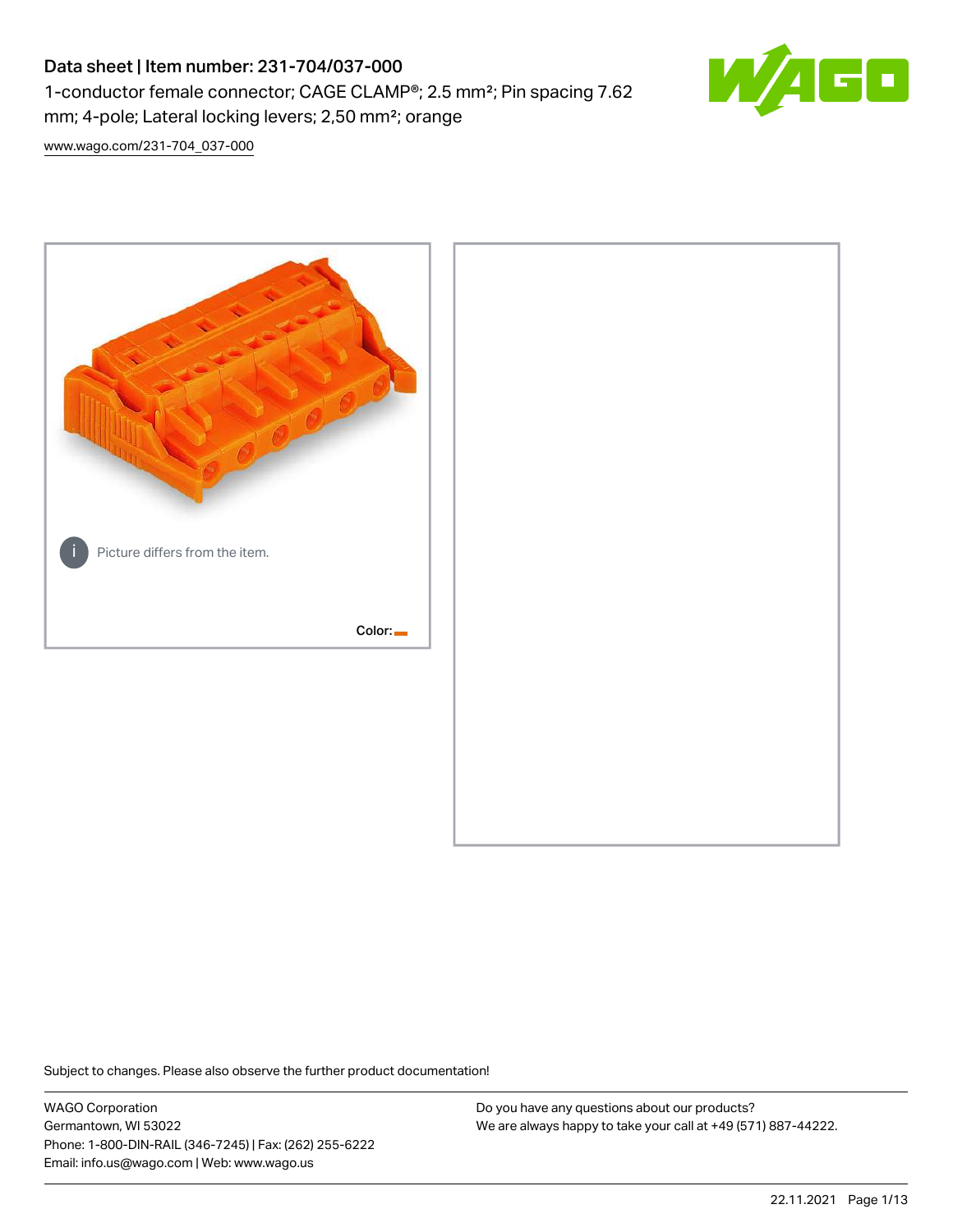

Dimensions in mm

 $L =$  (pole no.  $-1$ ) x pin spacing  $+5.08$  mm

2- to 3-pole female connectors – one latch only

#### Item description

- **Universal connection for all conductor types**
- Easy cable pre-assembly and on-unit wiring via vertical and horizontal CAGE CLAMP<sup>®</sup> actuation  $\blacksquare$
- $\blacksquare$ Integrated test ports
- $\blacksquare$ With coding fingers

Subject to changes. Please also observe the further product documentation! Data

WAGO Corporation Germantown, WI 53022 Phone: 1-800-DIN-RAIL (346-7245) | Fax: (262) 255-6222 Email: info.us@wago.com | Web: www.wago.us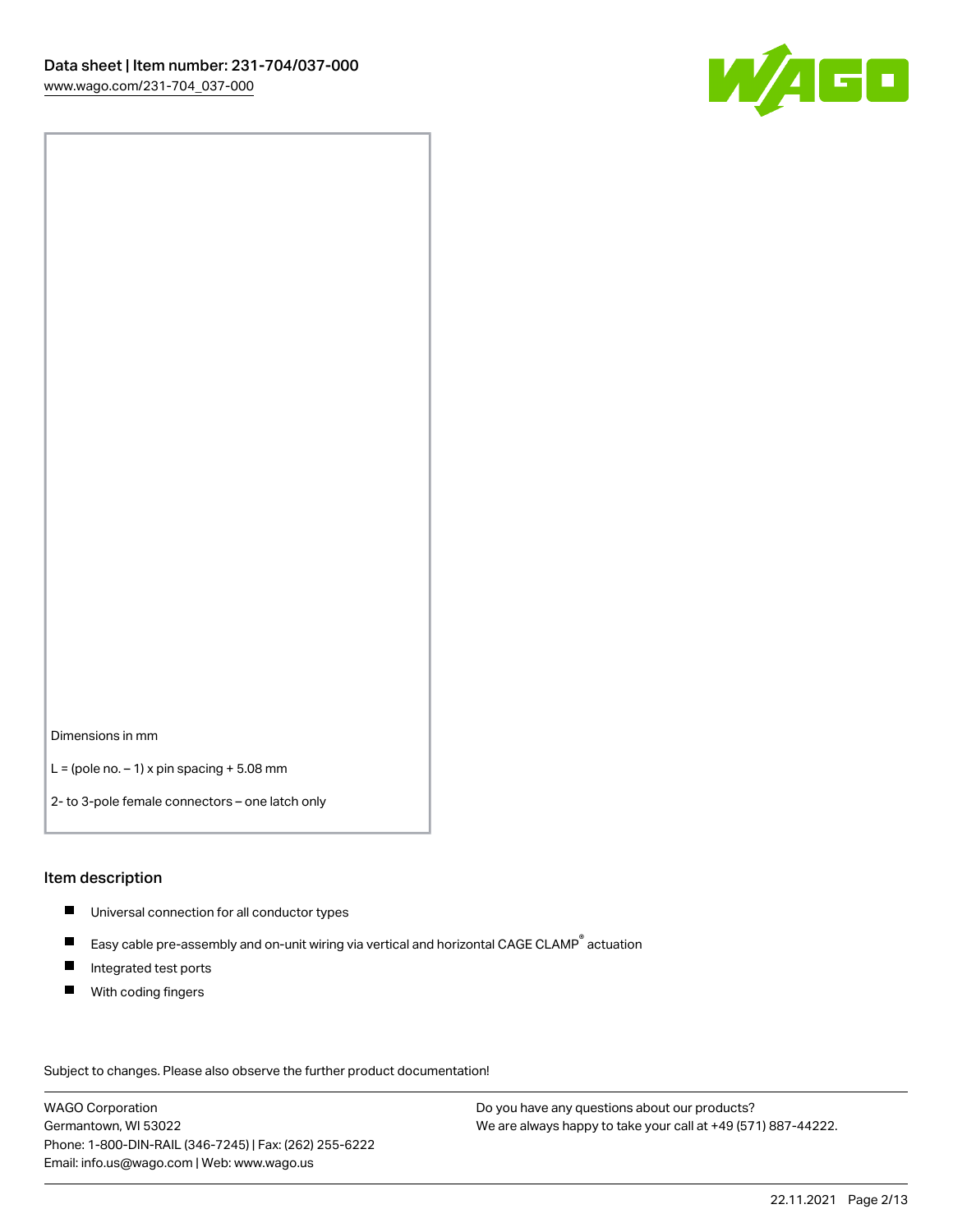

# Data Notes

| Safety information 1 | The <i>MCS – MULTI CONNECTION SYSTEM</i> includes connectors<br>without breaking capacity in accordance with DIN EN 61984. When<br>used as intended, these connectors must not be connected<br>/disconnected when live or under load. The circuit design should<br>ensure header pins, which can be touched, are not live when<br>unmated. |
|----------------------|--------------------------------------------------------------------------------------------------------------------------------------------------------------------------------------------------------------------------------------------------------------------------------------------------------------------------------------------|
| Variants:            | Gold-plated or partially gold-plated contact surfaces<br>Other versions (or variants) can be requested from WAGO Sales or<br>configured at https://configurator.wago.com/                                                                                                                                                                  |

#### Electrical data

# IEC Approvals

| Ratings per                 | IEC/EN 60664-1                                            |
|-----------------------------|-----------------------------------------------------------|
| Rated voltage (III / 3)     | 500 V                                                     |
| Rated surge voltage (III/3) | 6 <sub>kV</sub>                                           |
| Rated voltage (III/2)       | 630 V                                                     |
| Rated surge voltage (III/2) | 6 <sub>kV</sub>                                           |
| Nominal voltage (II/2)      | 1000V                                                     |
| Rated surge voltage (II/2)  | 6 <sub>kV</sub>                                           |
| Rated current               | 16A                                                       |
| Legend (ratings)            | (III / 2) ≙ Overvoltage category III / Pollution degree 2 |

#### UL Approvals

| Approvals per                  | UL 1059 |
|--------------------------------|---------|
| Rated voltage UL (Use Group B) | 300 V   |
| Rated current UL (Use Group B) | 15 A    |
| Rated voltage UL (Use Group D) | 300 V   |
| Rated current UL (Use Group D) | 10 A    |

# Ratings per UL

| Rated voltage UL 1977 | 600 V         |
|-----------------------|---------------|
| Rated current UL 1977 | $\sim$ $\sim$ |

# CSA Approvals

Approvals per CSA

Subject to changes. Please also observe the further product documentation!

| <b>WAGO Corporation</b>                                | Do you have any questions about our products?                 |
|--------------------------------------------------------|---------------------------------------------------------------|
| Germantown, WI 53022                                   | We are always happy to take your call at +49 (571) 887-44222. |
| Phone: 1-800-DIN-RAIL (346-7245)   Fax: (262) 255-6222 |                                                               |
| Email: info.us@wago.com   Web: www.wago.us             |                                                               |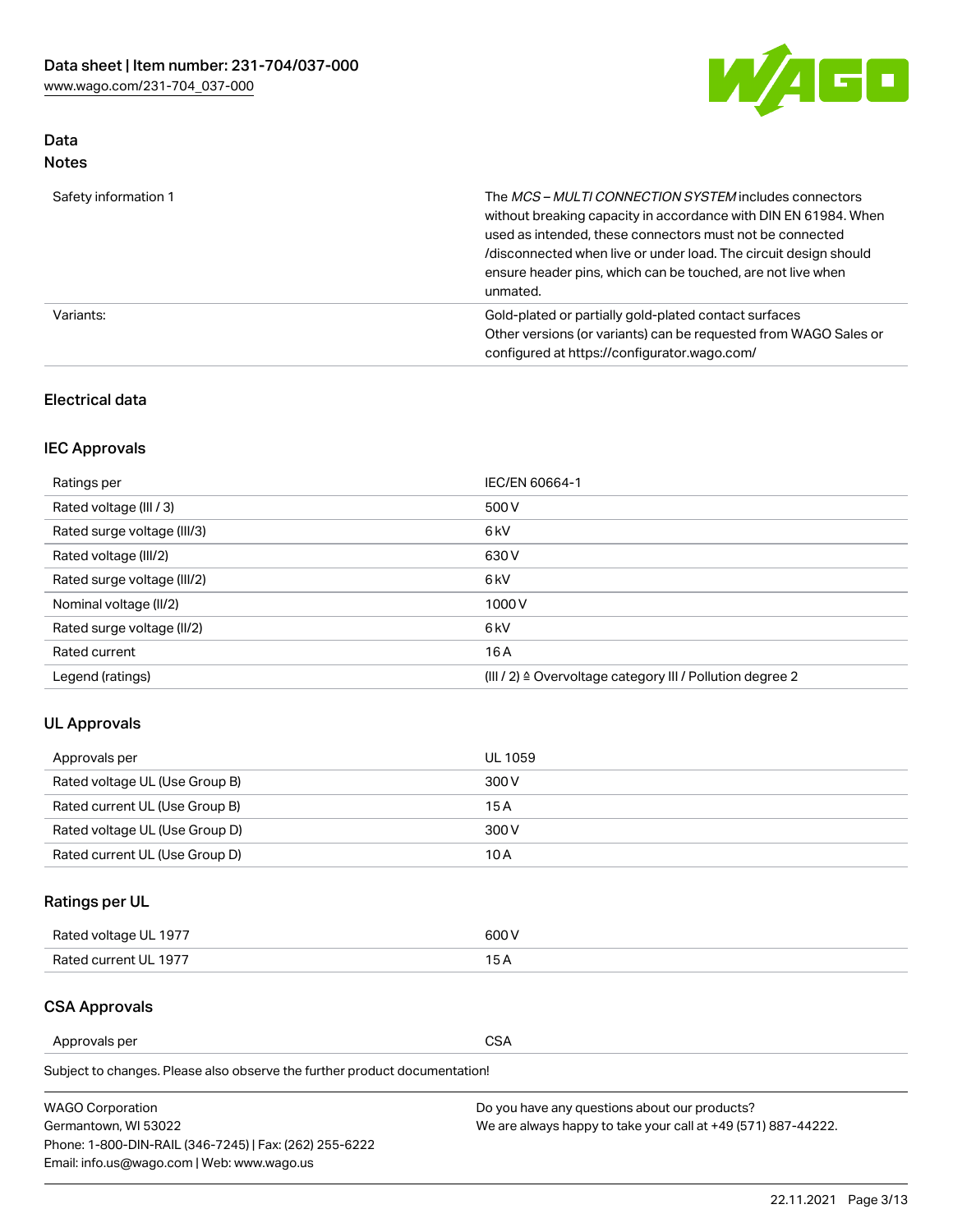[www.wago.com/231-704\\_037-000](http://www.wago.com/231-704_037-000)



| Rated voltage CSA (Use Group B) | 300 V |
|---------------------------------|-------|
| Rated current CSA (Use Group B) | 15 A  |
| Rated voltage CSA (Use Group D) | 300 V |
| Rated current CSA (Use Group D) | 10 A  |

#### Connection data

| Total number of connection points |  |
|-----------------------------------|--|
| Total number of potentials        |  |
| Number of connection types        |  |
| Number of levels                  |  |

#### Connection 1

| Connection technology                             | CAGE CLAMP <sup>®</sup>                 |
|---------------------------------------------------|-----------------------------------------|
| Actuation type                                    | Operating tool                          |
| Solid conductor                                   | $0.082.5$ mm <sup>2</sup> / 28  12 AWG  |
| Fine-stranded conductor                           | $0.08$ 2.5 mm <sup>2</sup> / 28  12 AWG |
| Fine-stranded conductor; with insulated ferrule   | $0.251.5$ mm <sup>2</sup>               |
| Fine-stranded conductor; with uninsulated ferrule | $0.252.5$ mm <sup>2</sup>               |
| Strip length                                      | 89 mm / 0.31  0.35 inch                 |
| Number of poles                                   | 4                                       |
| Conductor entry direction to mating direction     | 0°                                      |

# Physical data

| Pin spacing | 7.62 mm / 0.3 inch    |
|-------------|-----------------------|
| Width       | 44.54 mm / 1.754 inch |
| Height      | 14.3 mm / 0.563 inch  |
| Depth       | 29.6 mm / 1.165 inch  |

#### Plug-in connection

| Contact type (pluggable connector) | Female connector/socket |
|------------------------------------|-------------------------|
| Connector (connection type)        | for conductor           |
| Mismating protection               | No.                     |
| Locking of plug-in connection      | locking lever           |

# Material data

Color contracts and contracts of the contracts of the contracts of the contracts of the contracts of the contracts of the contracts of the contracts of the contracts of the contracts of the contracts of the contracts of th

Subject to changes. Please also observe the further product documentation! Material group I

| <b>WAGO Corporation</b>                                | Do you have any questions about our products?                 |
|--------------------------------------------------------|---------------------------------------------------------------|
| Germantown, WI 53022                                   | We are always happy to take your call at +49 (571) 887-44222. |
| Phone: 1-800-DIN-RAIL (346-7245)   Fax: (262) 255-6222 |                                                               |
| Email: info.us@wago.com   Web: www.wago.us             |                                                               |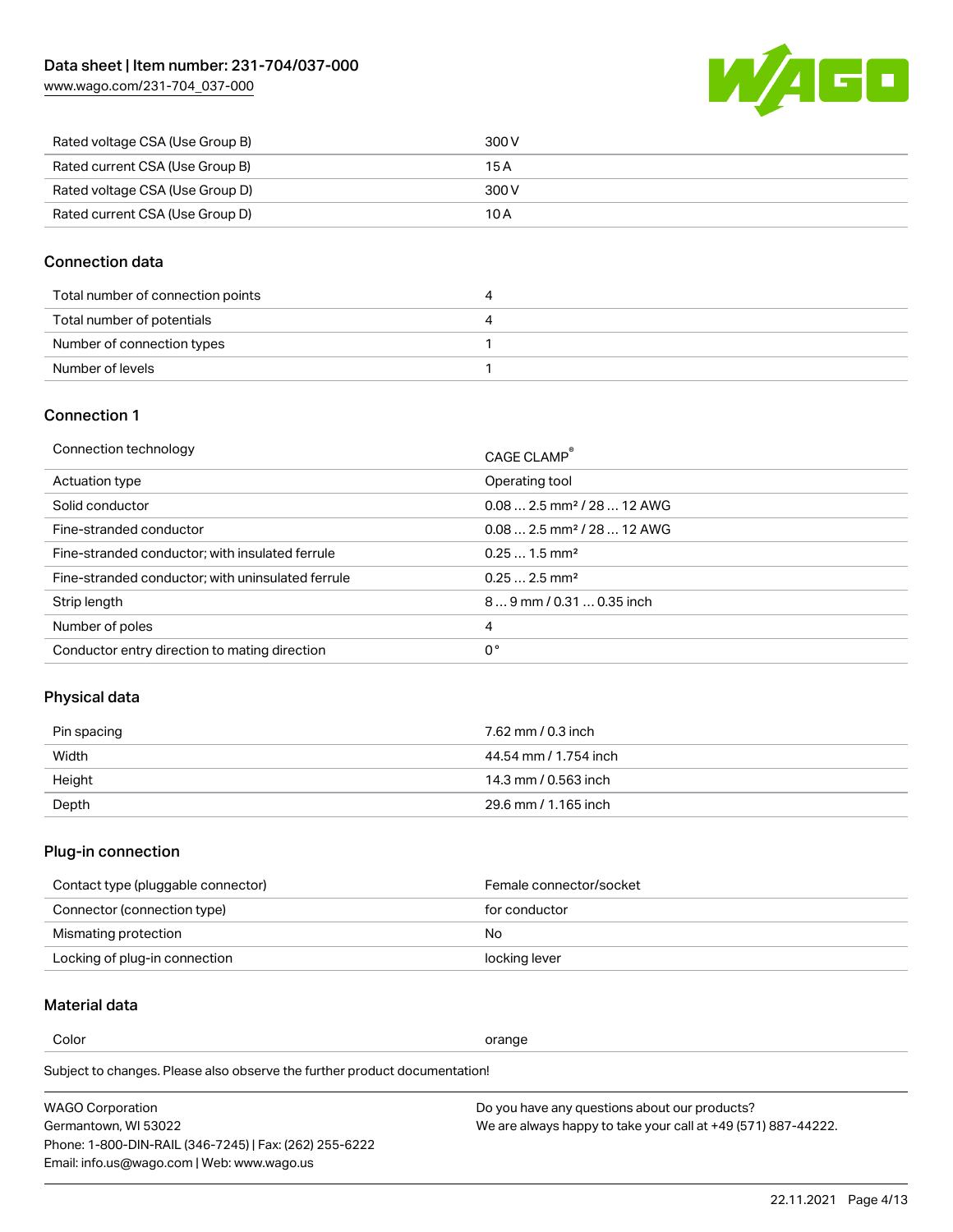[www.wago.com/231-704\\_037-000](http://www.wago.com/231-704_037-000)



| Material group              |                                   |
|-----------------------------|-----------------------------------|
| Insulation material         | Polyamide (PA66)                  |
| Flammability class per UL94 | V <sub>0</sub>                    |
| Clamping spring material    | Chrome nickel spring steel (CrNi) |
| Contact material            | Copper alloy                      |
| Contact plating             | tin-plated                        |
| Fire load                   | 0.179 MJ                          |
| Weight                      | 9.7 g                             |
|                             |                                   |

#### Environmental requirements

| Limit temperature range<br>. | . +85 °Ր<br>co<br>-ou |  |
|------------------------------|-----------------------|--|
|------------------------------|-----------------------|--|

#### Commercial data

| Product Group         | 3 (Multi Conn. System) |
|-----------------------|------------------------|
| PU (SPU)              | 50 Stück               |
| Packaging type        | box                    |
| Country of origin     | DE                     |
| <b>GTIN</b>           | 4044918376525          |
| Customs tariff number | 8536694040             |

#### Approvals / Certificates

#### Country specific Approvals

| Logo | Approval                               | <b>Additional Approval Text</b> | Certificate<br>name |
|------|----------------------------------------|---------------------------------|---------------------|
|      | CВ<br><b>DEKRA Certification B.V.</b>  | IEC 61984                       | NL-39756            |
|      | <b>CSA</b><br>DEKRA Certification B.V. | C <sub>22.2</sub>               | 1466354             |

#### Ship Approvals

| Logo | Approval                                  | <b>Additional Approval Text</b> | Certificate<br>name               |
|------|-------------------------------------------|---------------------------------|-----------------------------------|
| ABS  | <b>ABS</b><br>American Bureau of Shipping | $\overline{\phantom{0}}$        | $19-$<br>HG1869876-<br><b>PDA</b> |
|      | BV                                        | IEC 60998                       | 11915/D0                          |

Subject to changes. Please also observe the further product documentation!

| WAGO Corporation                                       | Do you have any questions about our products?                 |
|--------------------------------------------------------|---------------------------------------------------------------|
| Germantown, WI 53022                                   | We are always happy to take your call at +49 (571) 887-44222. |
| Phone: 1-800-DIN-RAIL (346-7245)   Fax: (262) 255-6222 |                                                               |
| Email: info.us@wago.com   Web: www.wago.us             |                                                               |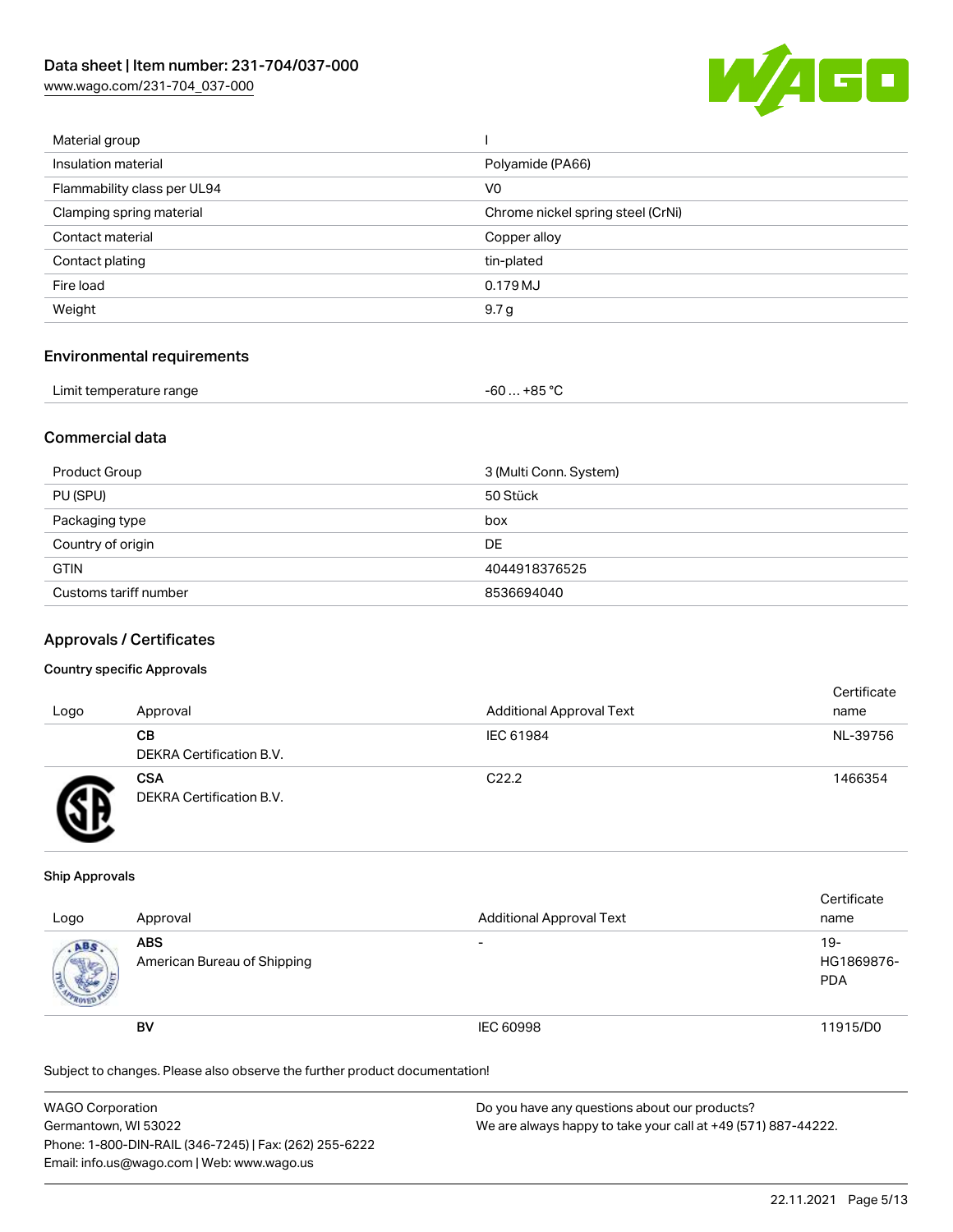



Bureau Veritas S.A. BV

#### UL-Approvals

| Logo                       | Approval                                    | <b>Additional Approval Text</b> | Certificate<br>name |
|----------------------------|---------------------------------------------|---------------------------------|---------------------|
| Я.                         | <b>UR</b><br>Underwriters Laboratories Inc. | <b>UL 1977</b>                  | E45171              |
| $\boldsymbol{\mathcal{A}}$ | <b>UR</b><br>Underwriters Laboratories Inc. | <b>UL 1059</b>                  | E45172              |

#### **Counterpart**



# Item no.731-634 1-conductor male connector; CAGE CLAMP®; 2.5 mm²; Pin spacing 7.62 mm; 4-pole; 2,50 mm²; orange [www.wago.com/731-634](https://www.wago.com/731-634)

| <b>STATE</b> | Item no.231-934/001-000<br>THT male header; 1.0 x 1.0 mm solder pin; angled; Pin spacing 7.62 mm; 4-pole; orange   | www.wago.com/231-934/001-<br>000 |
|--------------|--------------------------------------------------------------------------------------------------------------------|----------------------------------|
|              | Item no.231-734/001-000<br>THT male header; 1.0 x 1.0 mm solder pin; straight; Pin spacing 7.62 mm; 4-pole; orange | www.wago.com/231-734/001-<br>000 |

#### Optional accessories

#### Marking accessories Marking strip Item no.: 210-331/762-202 Marking strips; as a DIN A4 sheet; MARKED; 1-16 (100x); Height of marker strip: 2.3 mm/0.091 in; Strip length 182 mm; Horizontal marking; Self-adhesive; white [www.wago.com/210-331](http://www.wago.com/210-331/762-202) [/762-202](http://www.wago.com/210-331/762-202) Item no.: 210-332/762-020 Marking strips; as a DIN A4 sheet; MARKED; 1-20 (80x); Height of marker strip: 3 mm; Strip length 182 mm; Horizontal marking; Self-adhesive; white [www.wago.com/210-332](http://www.wago.com/210-332/762-020) [/762-020](http://www.wago.com/210-332/762-020) Tools Operating tool

Subject to changes. Please also observe the further product documentation!

WAGO Corporation Germantown, WI 53022 Phone: 1-800-DIN-RAIL (346-7245) | Fax: (262) 255-6222 Email: info.us@wago.com | Web: www.wago.us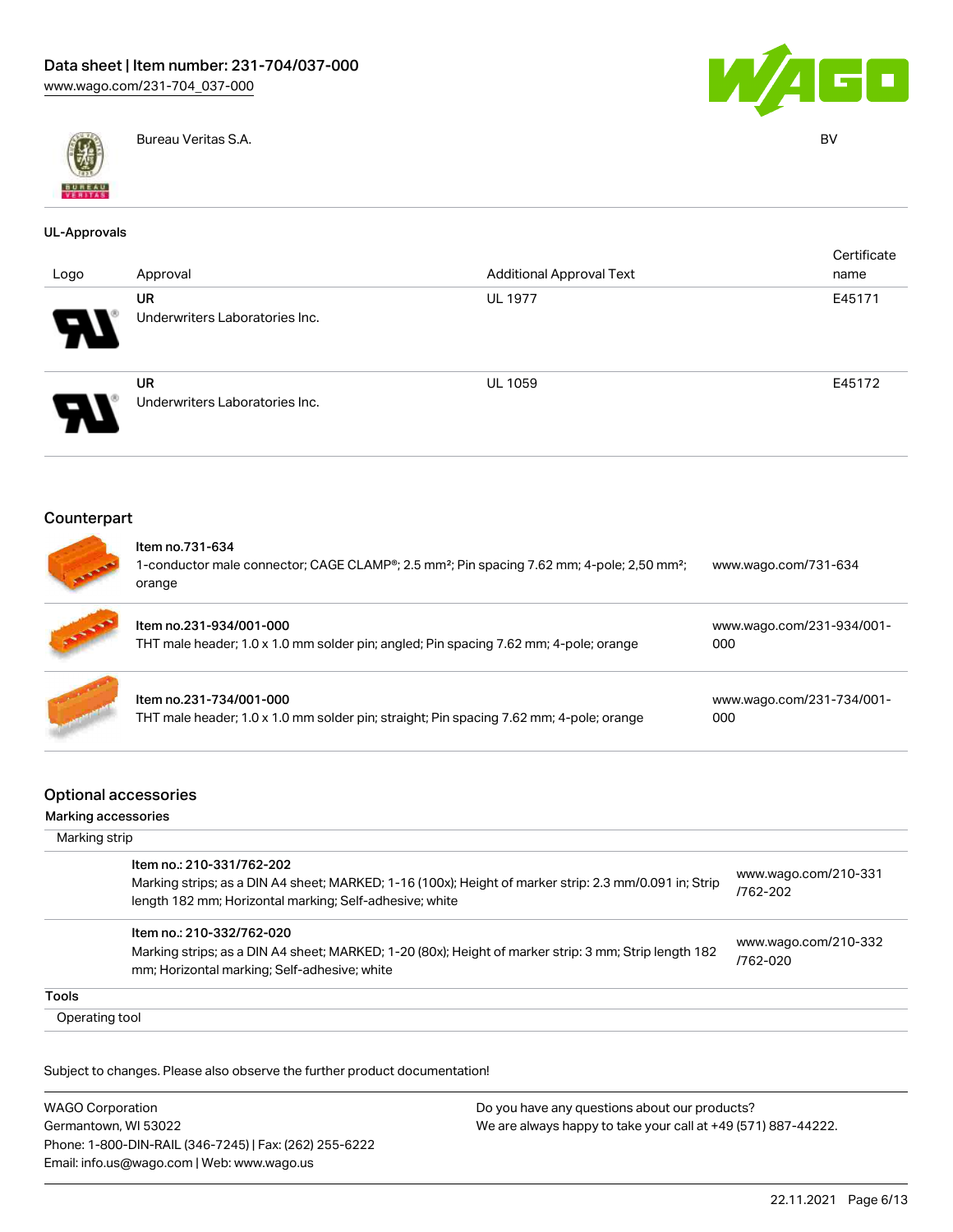

[www.wago.com/231-131](http://www.wago.com/231-131)



Item no.: 231-131

Operating tool; made of insulating material; 1-way; loose; white

|                 | Item no.: 231-291<br>Operating tool; made of insulating material; 1-way; loose; red                                                                                                | www.wago.com/231-291 |
|-----------------|------------------------------------------------------------------------------------------------------------------------------------------------------------------------------------|----------------------|
| <b>Ferrules</b> |                                                                                                                                                                                    |                      |
| Ferrule         |                                                                                                                                                                                    |                      |
|                 | Item no.: 216-101<br>Ferrule; Sleeve for 0.5 mm <sup>2</sup> / AWG 22; uninsulated; electro-tin plated; silver-colored                                                             | www.wago.com/216-101 |
| Ť.              | Item no.: 216-104<br>Ferrule; Sleeve for 1.5 mm <sup>2</sup> / AWG 16; uninsulated; electro-tin plated; silver-colored                                                             | www.wago.com/216-104 |
|                 | Item no.: 216-106<br>Ferrule; Sleeve for 2.5 mm <sup>2</sup> / AWG 14; uninsulated; electro-tin plated; silver-colored                                                             | www.wago.com/216-106 |
|                 | Item no.: 216-102<br>Ferrule; Sleeve for 0.75 mm <sup>2</sup> / AWG 20; uninsulated; electro-tin plated; silver-colored                                                            | www.wago.com/216-102 |
|                 | Item no.: 216-103<br>Ferrule; Sleeve for 1 mm <sup>2</sup> / AWG 18; uninsulated; electro-tin plated                                                                               | www.wago.com/216-103 |
| i.              | Item no.: 216-123<br>Ferrule; Sleeve for 1 mm <sup>2</sup> / AWG 18; uninsulated; electro-tin plated; silver-colored                                                               | www.wago.com/216-123 |
|                 | Item no.: 216-122<br>Ferrule; Sleeve for 0.75 mm <sup>2</sup> / AWG 20; uninsulated; electro-tin plated; silver-colored                                                            | www.wago.com/216-122 |
|                 | Item no.: 216-124<br>Ferrule; Sleeve for 1.5 mm <sup>2</sup> / AWG 16; uninsulated; electro-tin plated                                                                             | www.wago.com/216-124 |
|                 | Item no.: 216-142<br>Ferrule; Sleeve for 0.75 mm <sup>2</sup> / 18 AWG; uninsulated; electro-tin plated; electrolytic copper; gastight<br>crimped; acc. to DIN 46228, Part 1/08.92 | www.wago.com/216-142 |
|                 | Item no.: 216-132<br>Ferrule; Sleeve for 0.34 mm <sup>2</sup> / AWG 24; uninsulated; electro-tin plated                                                                            | www.wago.com/216-132 |
| ī               | Item no.: 216-121<br>Ferrule; Sleeve for 0.5 mm <sup>2</sup> / AWG 22; uninsulated; electro-tin plated; silver-colored                                                             | www.wago.com/216-121 |
|                 | Item no.: 216-143<br>Ferrule; Sleeve for 1 mm <sup>2</sup> / AWG 18; uninsulated; electro-tin plated; electrolytic copper; gastight<br>crimped; acc. to DIN 46228, Part 1/08.92    | www.wago.com/216-143 |
|                 | Item no.: 216-131<br>Ferrule; Sleeve for 0.25 mm <sup>2</sup> / AWG 24; uninsulated; electro-tin plated; silver-colored                                                            | www.wago.com/216-131 |
|                 | Item no.: 216-141<br>Ferrule; Sleeve for 0.5 mm <sup>2</sup> / 20 AWG; uninsulated; electro-tin plated; electrolytic copper; gastight<br>crimped; acc. to DIN 46228, Part 1/08.92  | www.wago.com/216-141 |
|                 |                                                                                                                                                                                    |                      |

Subject to changes. Please also observe the further product documentation!

WAGO Corporation Germantown, WI 53022 Phone: 1-800-DIN-RAIL (346-7245) | Fax: (262) 255-6222 Email: info.us@wago.com | Web: www.wago.us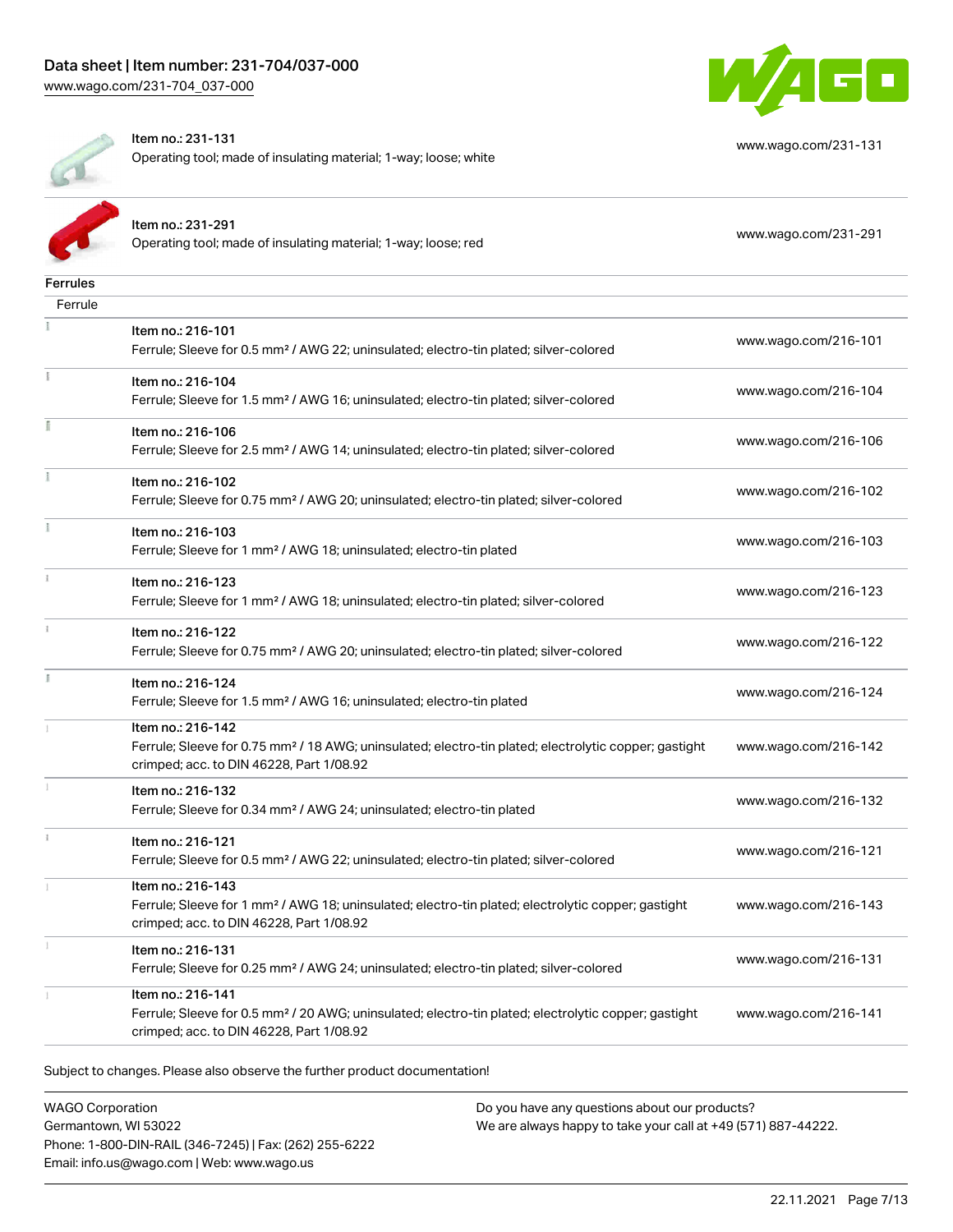# Data sheet | Item number: 231-704/037-000

[www.wago.com/231-704\\_037-000](http://www.wago.com/231-704_037-000)



|   | Item no.: 216-152<br>Ferrule; Sleeve for 0.34 mm <sup>2</sup> / AWG 24; uninsulated; electro-tin plated                                                                                                 | www.wago.com/216-152 |
|---|---------------------------------------------------------------------------------------------------------------------------------------------------------------------------------------------------------|----------------------|
|   | Item no.: 216-203<br>Ferrule; Sleeve for 1 mm <sup>2</sup> / AWG 18; insulated; electro-tin plated; red                                                                                                 | www.wago.com/216-203 |
|   | Item no.: 216-202<br>Ferrule; Sleeve for 0.75 mm <sup>2</sup> / 18 AWG; insulated; electro-tin plated; gray                                                                                             | www.wago.com/216-202 |
|   | Item no.: 216-151<br>Ferrule; Sleeve for 0.25 mm <sup>2</sup> / AWG 24; uninsulated; electro-tin plated                                                                                                 | www.wago.com/216-151 |
| 1 | Item no.: 216-204<br>Ferrule; Sleeve for 1.5 mm <sup>2</sup> / AWG 16; insulated; electro-tin plated; black                                                                                             | www.wago.com/216-204 |
|   | Item no.: 216-144<br>Ferrule; Sleeve for 1.5 mm <sup>2</sup> / AWG 16; uninsulated; electro-tin plated; electrolytic copper; gastight<br>crimped; acc. to DIN 46228, Part 1/08.92; silver-colored       | www.wago.com/216-144 |
|   | Item no.: 216-201<br>Ferrule; Sleeve for 0.5 mm <sup>2</sup> / 20 AWG; insulated; electro-tin plated; white                                                                                             | www.wago.com/216-201 |
|   | Item no.: 216-223<br>Ferrule; Sleeve for 1 mm <sup>2</sup> / AWG 18; insulated; electro-tin plated; red                                                                                                 | www.wago.com/216-223 |
|   | Item no.: 216-241<br>Ferrule; Sleeve for 0.5 mm <sup>2</sup> / 20 AWG; insulated; electro-tin plated; electrolytic copper; gastight<br>crimped; acc. to DIN 46228, Part 4/09.90; white                  | www.wago.com/216-241 |
|   | Item no.: 216-242<br>Ferrule; Sleeve for 0.75 mm <sup>2</sup> / 18 AWG; insulated; electro-tin plated; electrolytic copper; gastight<br>crimped; acc. to DIN 46228, Part 4/09.90; gray                  | www.wago.com/216-242 |
|   | Item no.: 216-222<br>Ferrule; Sleeve for 0.75 mm <sup>2</sup> / 18 AWG; insulated; electro-tin plated; gray                                                                                             | www.wago.com/216-222 |
|   | Item no.: 216-221<br>Ferrule; Sleeve for 0.5 mm <sup>2</sup> / 20 AWG; insulated; electro-tin plated; white                                                                                             | www.wago.com/216-221 |
|   | Item no.: 216-224<br>Ferrule; Sleeve for 1.5 mm <sup>2</sup> / AWG 16; insulated; electro-tin plated; black                                                                                             | www.wago.com/216-224 |
|   | Item no.: 216-243<br>Ferrule; Sleeve for 1 mm² / AWG 18; insulated; electro-tin plated; electrolytic copper; gastight crimped; www.wago.com/216-243<br>acc. to DIN 46228, Part 4/09.90; red             |                      |
| 1 | Item no.: 216-244<br>Ferrule; Sleeve for 1.5 mm <sup>2</sup> / AWG 16; insulated; electro-tin plated; electrolytic copper; gastight<br>crimped; acc. to DIN 46228, Part 4/09.90; black                  | www.wago.com/216-244 |
| ٠ | Item no.: 216-263<br>Ferrule; Sleeve for 1 mm <sup>2</sup> / AWG 18; insulated; electro-tin plated; electrolytic copper; gastight crimped; www.wago.com/216-263<br>acc. to DIN 46228, Part 4/09.90; red |                      |
| 1 | Item no.: 216-264<br>Ferrule; Sleeve for 1.5 mm <sup>2</sup> / AWG 16; insulated; electro-tin plated; electrolytic copper; gastight<br>crimped; acc. to DIN 46228, Part 4/09.90; black                  | www.wago.com/216-264 |

WAGO Corporation Germantown, WI 53022 Phone: 1-800-DIN-RAIL (346-7245) | Fax: (262) 255-6222 Email: info.us@wago.com | Web: www.wago.us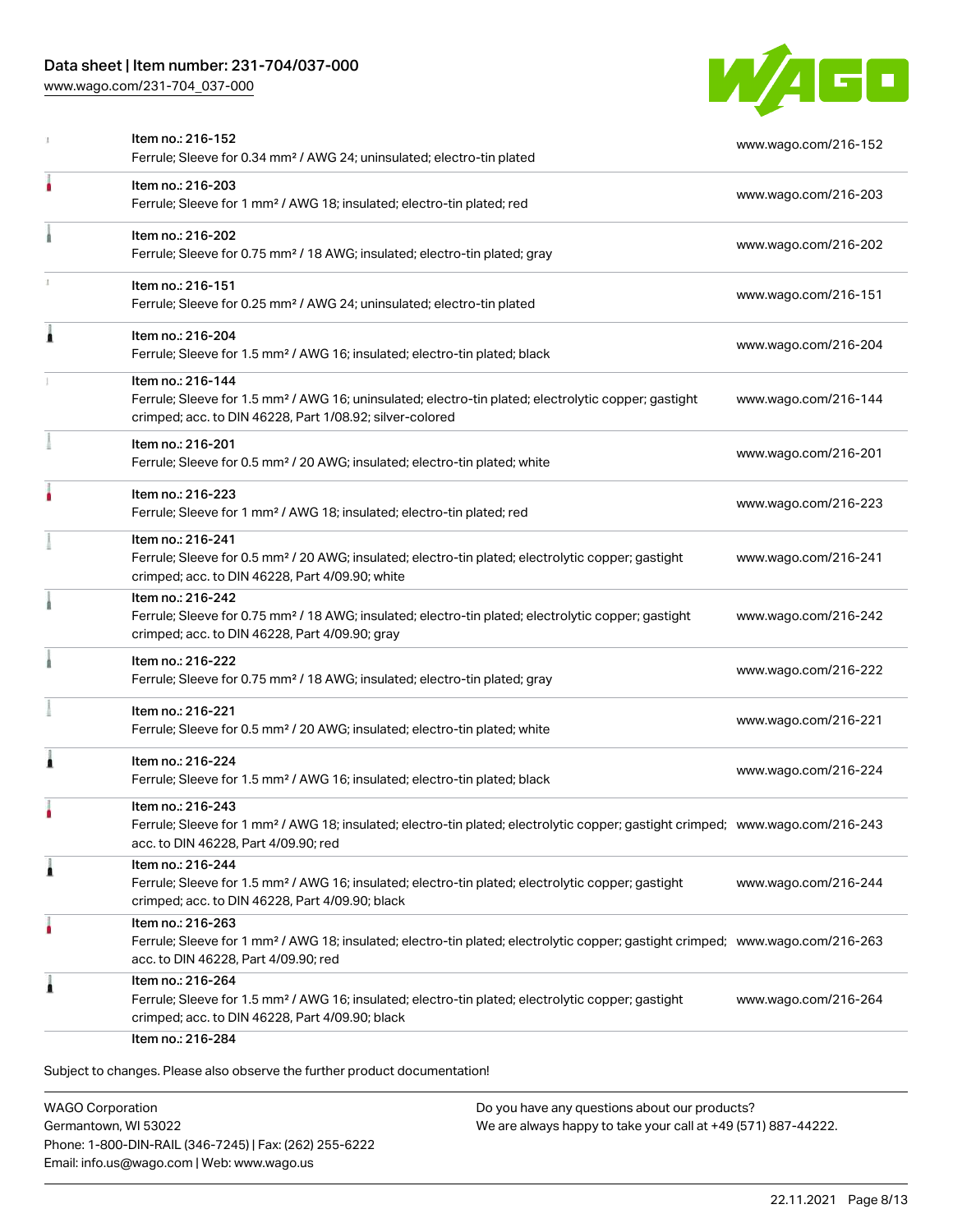# Data sheet | Item number: 231-704/037-000

[www.wago.com/231-704\\_037-000](http://www.wago.com/231-704_037-000)



|                            | Ferrule; Sleeve for 1.5 mm <sup>2</sup> / AWG 16; insulated; electro-tin plated; electrolytic copper; gastight<br>crimped; acc. to DIN 46228, Part 4/09.90; black                      | www.wago.com/216-284 |
|----------------------------|----------------------------------------------------------------------------------------------------------------------------------------------------------------------------------------|----------------------|
|                            | Item no.: 216-262<br>Ferrule; Sleeve for 0.75 mm <sup>2</sup> / 18 AWG; insulated; electro-tin plated; electrolytic copper; gastight<br>crimped; acc. to DIN 46228, Part 4/09.90; gray | www.wago.com/216-262 |
|                            | Item no.: 216-301<br>Ferrule; Sleeve for 0.25 mm <sup>2</sup> / AWG 24; insulated; electro-tin plated; yellow                                                                          | www.wago.com/216-301 |
|                            | Item no.: 216-321<br>Ferrule; Sleeve for 0.25 mm <sup>2</sup> / AWG 24; insulated; electro-tin plated; yellow                                                                          | www.wago.com/216-321 |
|                            | Item no.: 216-322<br>Ferrule; Sleeve for 0.34 mm <sup>2</sup> / 22 AWG; insulated; electro-tin plated; green                                                                           | www.wago.com/216-322 |
|                            | Item no.: 216-302<br>Ferrule; Sleeve for 0.34 mm <sup>2</sup> / 22 AWG; insulated; electro-tin plated; light turquoise                                                                 | www.wago.com/216-302 |
| Strain relief              |                                                                                                                                                                                        |                      |
| Strain relief housing      |                                                                                                                                                                                        |                      |
|                            | Item no.: 232-684<br>Strain relief housing; orange                                                                                                                                     | www.wago.com/232-684 |
| Cover                      |                                                                                                                                                                                        |                      |
| Cover                      |                                                                                                                                                                                        |                      |
|                            | Item no.: 231-669<br>Lockout caps; for covering unused clamping units; orange                                                                                                          | www.wago.com/231-669 |
| <b>Testing accessories</b> |                                                                                                                                                                                        |                      |
| Testing accessories        |                                                                                                                                                                                        |                      |
|                            | Item no.: 210-136<br>Test plug; 2 mm Ø; with 500 mm cable                                                                                                                              | www.wago.com/210-136 |
|                            | Item no.: 231-662<br>Test plugs for female connectors; for 7.5 mm and 7.62 mm pin spacing; 2,50 mm <sup>2</sup> ; light gray                                                           | www.wago.com/231-662 |
| Insulations stops          |                                                                                                                                                                                        |                      |
| Insulation stop            |                                                                                                                                                                                        |                      |
|                            | Item no.: 231-673<br>Insulation stop; 0.08-0.2 mm <sup>2</sup> / 0.2 mm <sup>2</sup> "s"; white                                                                                        | www.wago.com/231-673 |
|                            | Item no.: 231-674<br>Insulation stop; 0.25 - 0.5 mm <sup>2</sup> ; light gray                                                                                                          | www.wago.com/231-674 |

Subject to changes. Please also observe the further product documentation!

WAGO Corporation Germantown, WI 53022 Phone: 1-800-DIN-RAIL (346-7245) | Fax: (262) 255-6222 Email: info.us@wago.com | Web: www.wago.us Do you have any questions about our products? We are always happy to take your call at +49 (571) 887-44222.

22.11.2021 Page 9/13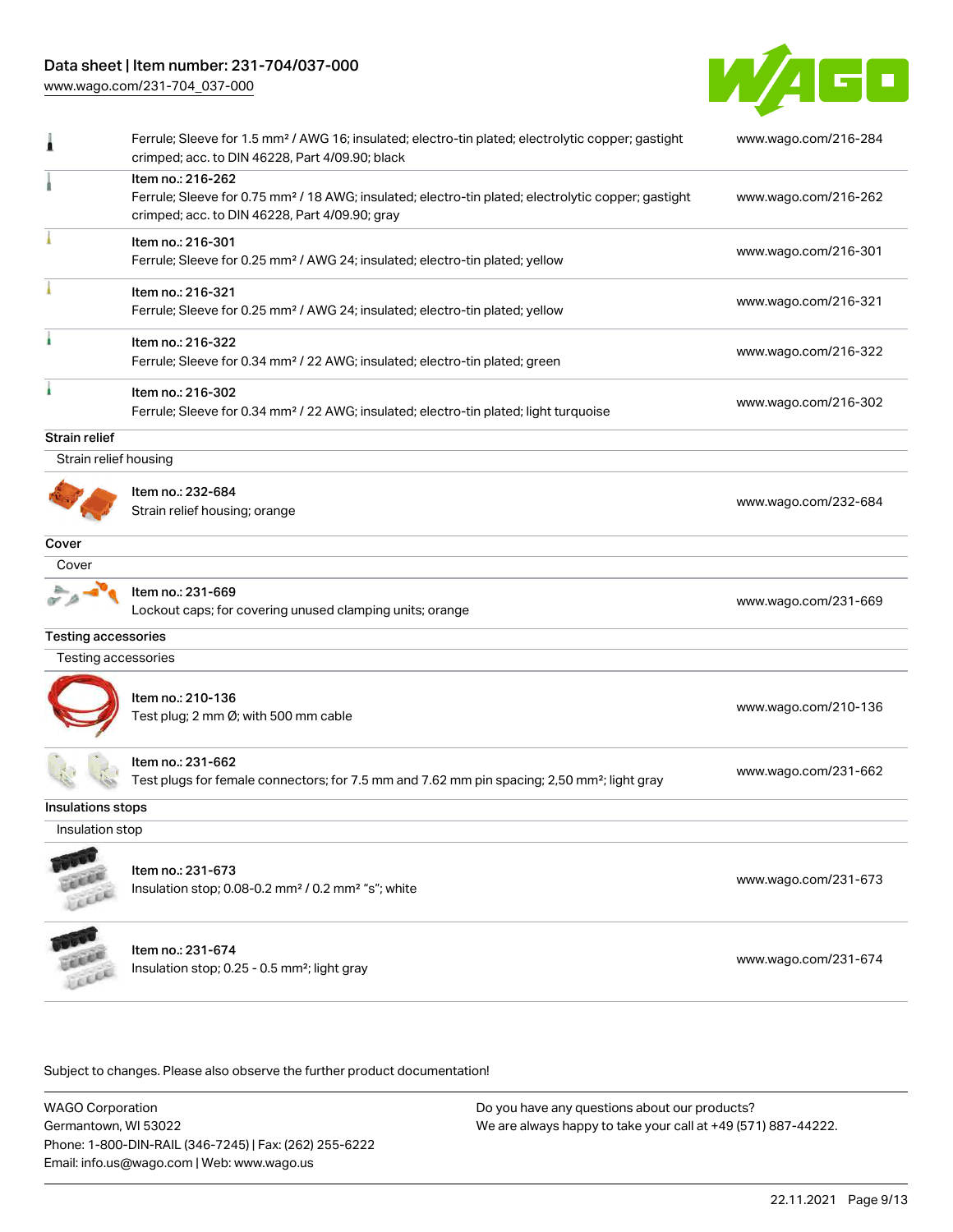

**CALLAR** Cocca Item no.: 231-675 Insulation stop; 0.75 - 1 mm²; dark gray

| www.wago.com/231-675 |  |
|----------------------|--|
|----------------------|--|

| <b>Downloads</b>                                                                                                                                        |            |               |          |
|---------------------------------------------------------------------------------------------------------------------------------------------------------|------------|---------------|----------|
| Documentation                                                                                                                                           |            |               |          |
| <b>Additional Information</b>                                                                                                                           |            |               |          |
| <b>Technical explanations</b>                                                                                                                           | 2019 Apr 3 | pdf<br>2.0 MB | Download |
| <b>CAD files</b>                                                                                                                                        |            |               |          |
| <b>CAE</b> data                                                                                                                                         |            |               |          |
| EPLAN Data Portal 231-704/037-000                                                                                                                       |            | <b>URL</b>    | Download |
| ZUKEN Portal 231-704/037-000                                                                                                                            |            | URL           | Download |
| EPLAN Data Portal 231-704/037-000                                                                                                                       |            | <b>URL</b>    | Download |
| CAD data                                                                                                                                                |            |               |          |
| 2D/3D Models 231-704/037-000                                                                                                                            |            | <b>URL</b>    | Download |
| <b>Environmental Product Compliance</b>                                                                                                                 |            |               |          |
| <b>Compliance Search</b>                                                                                                                                |            |               |          |
| Environmental Product Compliance 231-704/037-000                                                                                                        |            | <b>URL</b>    | Download |
| 1-conductor female connector; CAGE CLAMP®; 2.5 mm <sup>2</sup> ; Pin spacing 7.62 mm; 4-<br>pole; Lateral locking levers; 2,50 mm <sup>2</sup> ; orange |            |               |          |

#### Installation Notes

Subject to changes. Please also observe the further product documentation!

WAGO Corporation Germantown, WI 53022 Phone: 1-800-DIN-RAIL (346-7245) | Fax: (262) 255-6222 Email: info.us@wago.com | Web: www.wago.us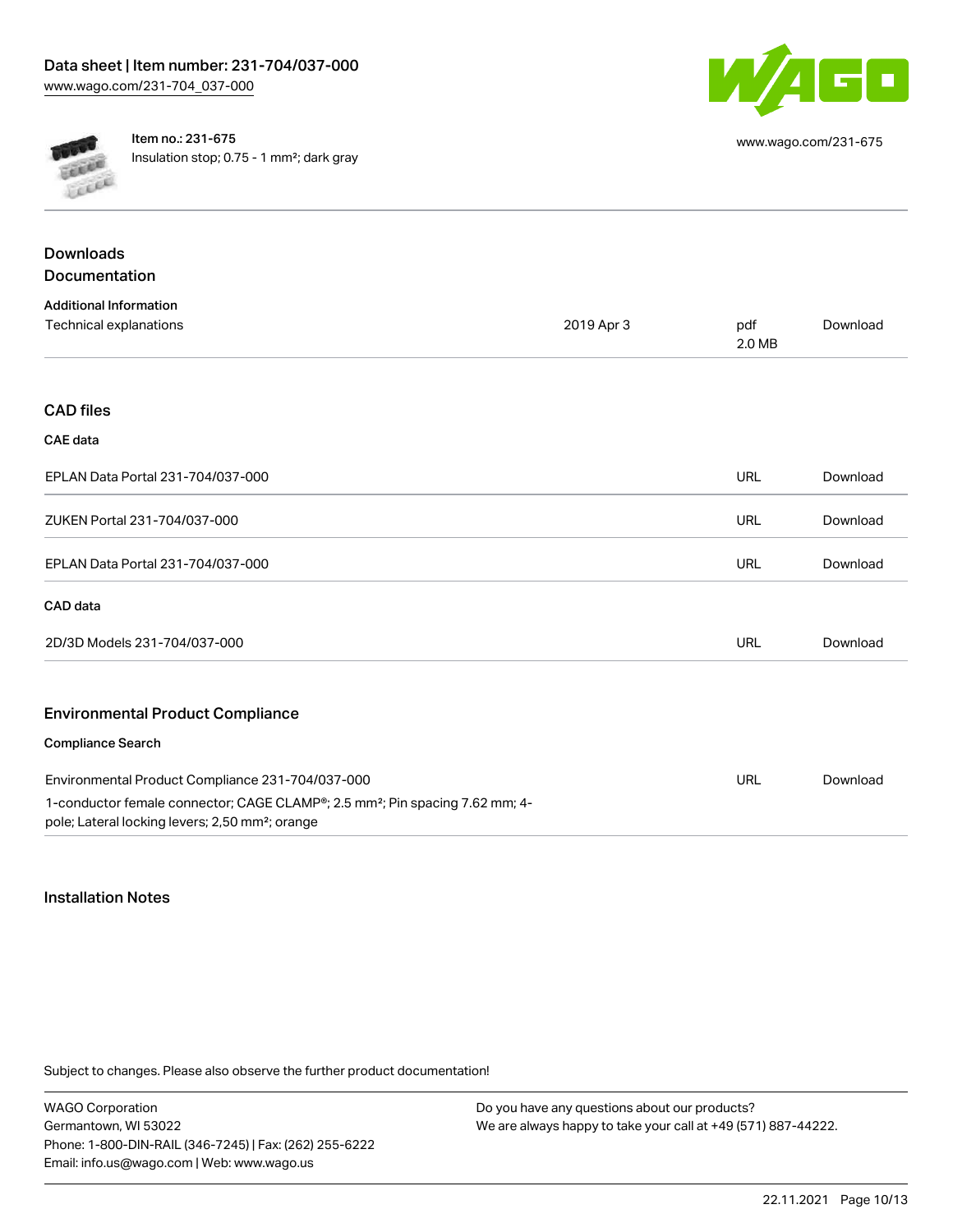



Inserting a conductor via 3.5 mm screwdriver – CAGE CLAMP® actuation parallel to conductor entry.



Inserting a conductor via 3.5 mm screwdriver – CAGE CLAMP® actuation perpendicular to conductor entry.



Inserting a conductor into CAGE CLAMP® unit via operating lever (231-291).



Inserting a conductor via operating tool.



Coding a female connector by removing coding finger(s).

Subject to changes. Please also observe the further product documentation!

WAGO Corporation Germantown, WI 53022 Phone: 1-800-DIN-RAIL (346-7245) | Fax: (262) 255-6222 Email: info.us@wago.com | Web: www.wago.us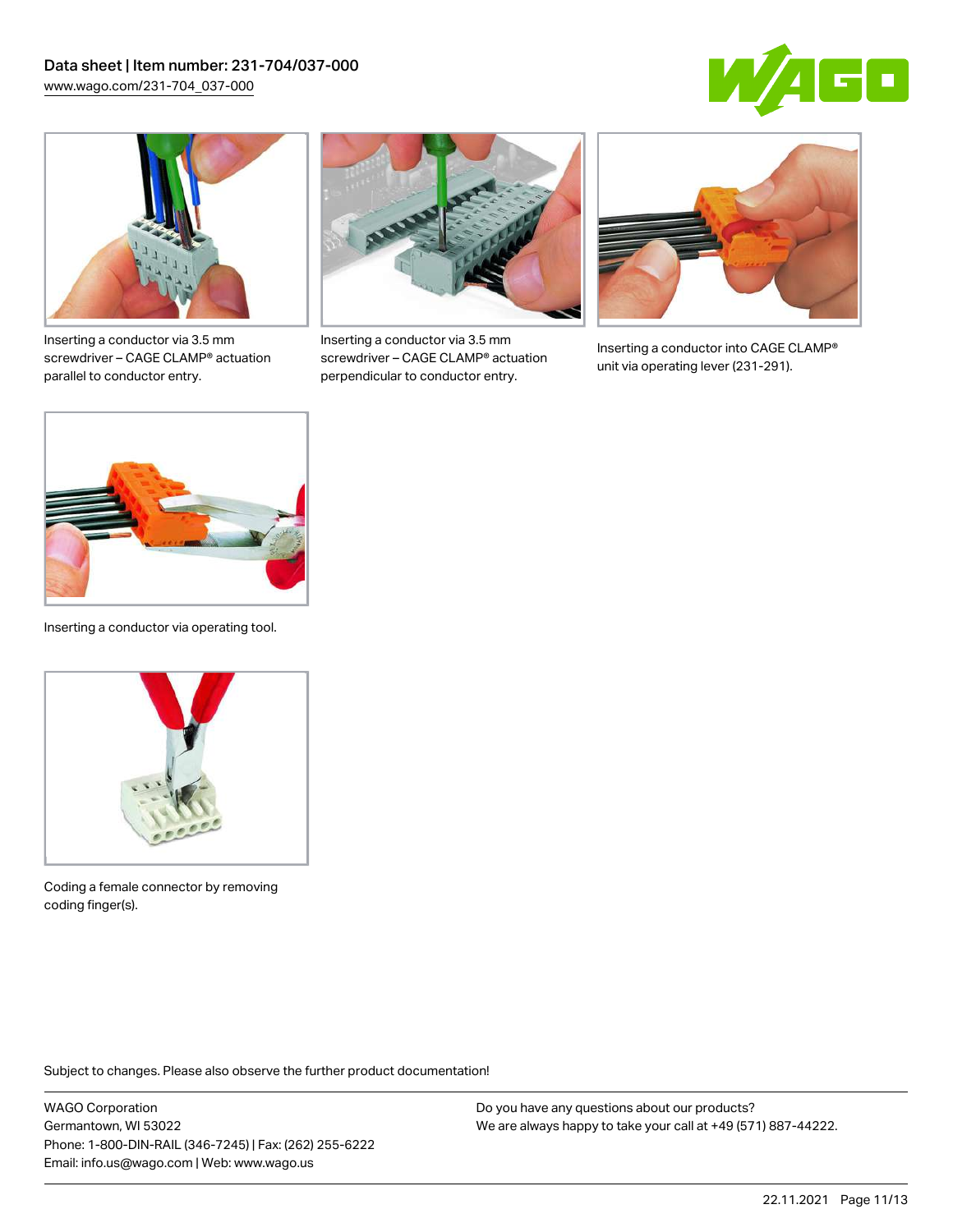



Testing – female connector with CAGE CLAMP®

Integrated test ports for testing perpendicular to conductor entry via 2 or 2.3 mm Ø test plug

Installation



Male connector with strain relief plate



Strain relief housing shown with a male connector equipped with CAGE CLAMP®

Marking

Subject to changes. Please also observe the further product documentation!

WAGO Corporation Germantown, WI 53022 Phone: 1-800-DIN-RAIL (346-7245) | Fax: (262) 255-6222 Email: info.us@wago.com | Web: www.wago.us